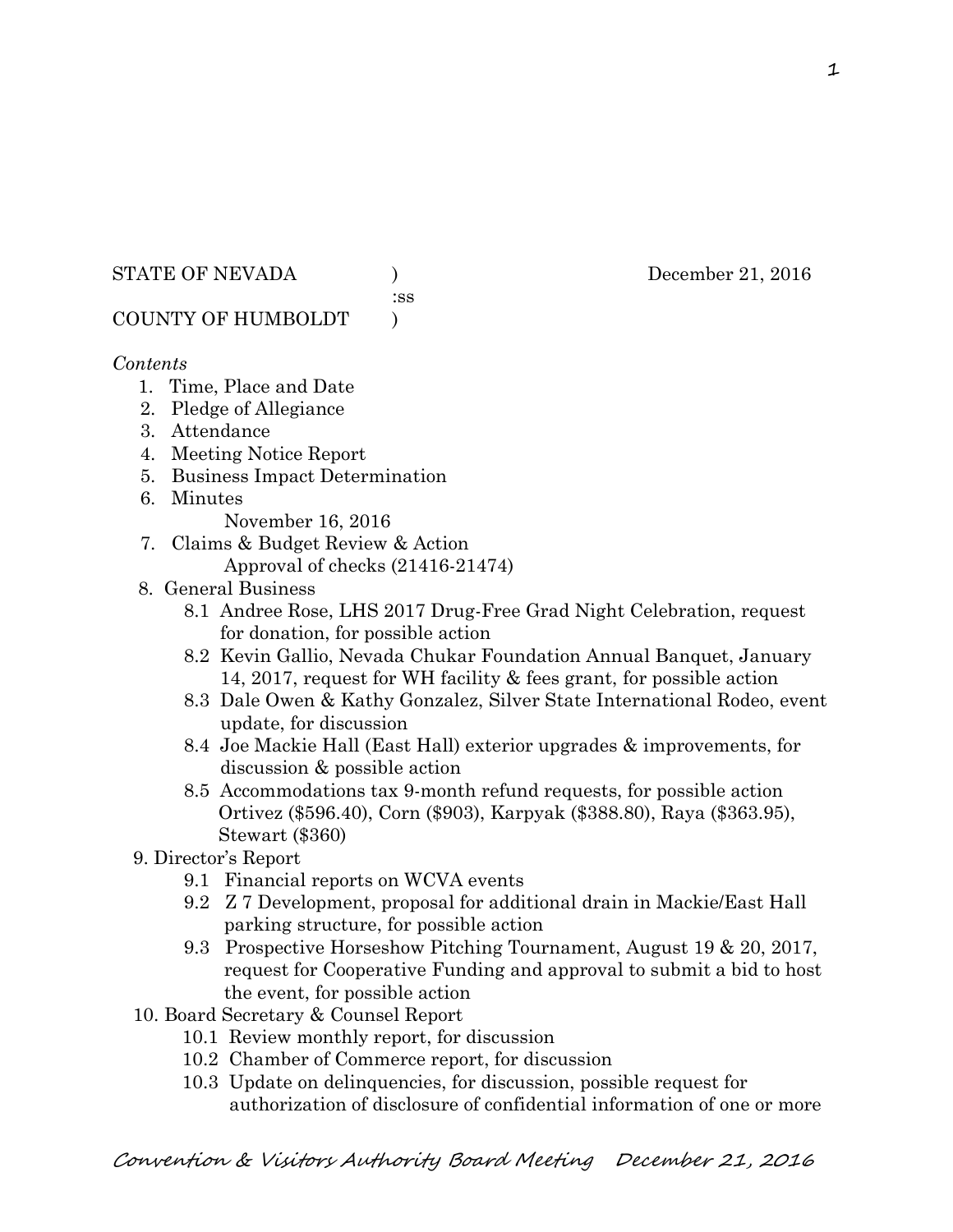licensees & possible action

- 10.4 Possible update on Intersection Beautification, Winnemucca Recreation project, Winnemucca Arts Center & Visitor Center, Events Complex riding arena, for discussion & possible action
- 10.5 Annual report on Tax on lodging revenues by jurisdiction, for information and discussion
- 10.6 Possible end of calendar year actions, for discussion & possible action
- 10.7 Annual counsel's rep letter for audit purposes, for review
- 11. Board Administrator
	- 11.1 November Financial reports
	- 11.2 Room tax audit report
- 12. Other Reports
- 13. Next Meeting Date
- 14. Adjournment

#### **MINUTES, DECEMBER 21, 2016**

**1. Time, Place and Date.** The Winnemucca Convention and Visitors Authority met in regular session in full conformity with the law at the Winnemucca Convention Center, West Hall, Winnemucca, Nevada at 10:00 am on Wednesday, December 21, 2016 with Chairman Terry Boyle presiding.

# **2. Pledge of Allegiance.**

**3. Attendance.** *Convention and Visitors Authority Board Officials Present:*  Terry Boyle Chairman and Motel Representative Herb Ross Vice Chairman and Hotel Representative Jim Billingsley Treasurer and City Representative Ron Cerri County Representative John Arant Business Representative Bill Macdonald Secretary and Counsel

*Convention and Visitors Authority Board Officials Absent:*  Kendall Swensen Board Administrator

*Staff Members Present:*  Kim Petersen Director Shelly Noble Administrative Clerk

*Staff Members Absent:*  None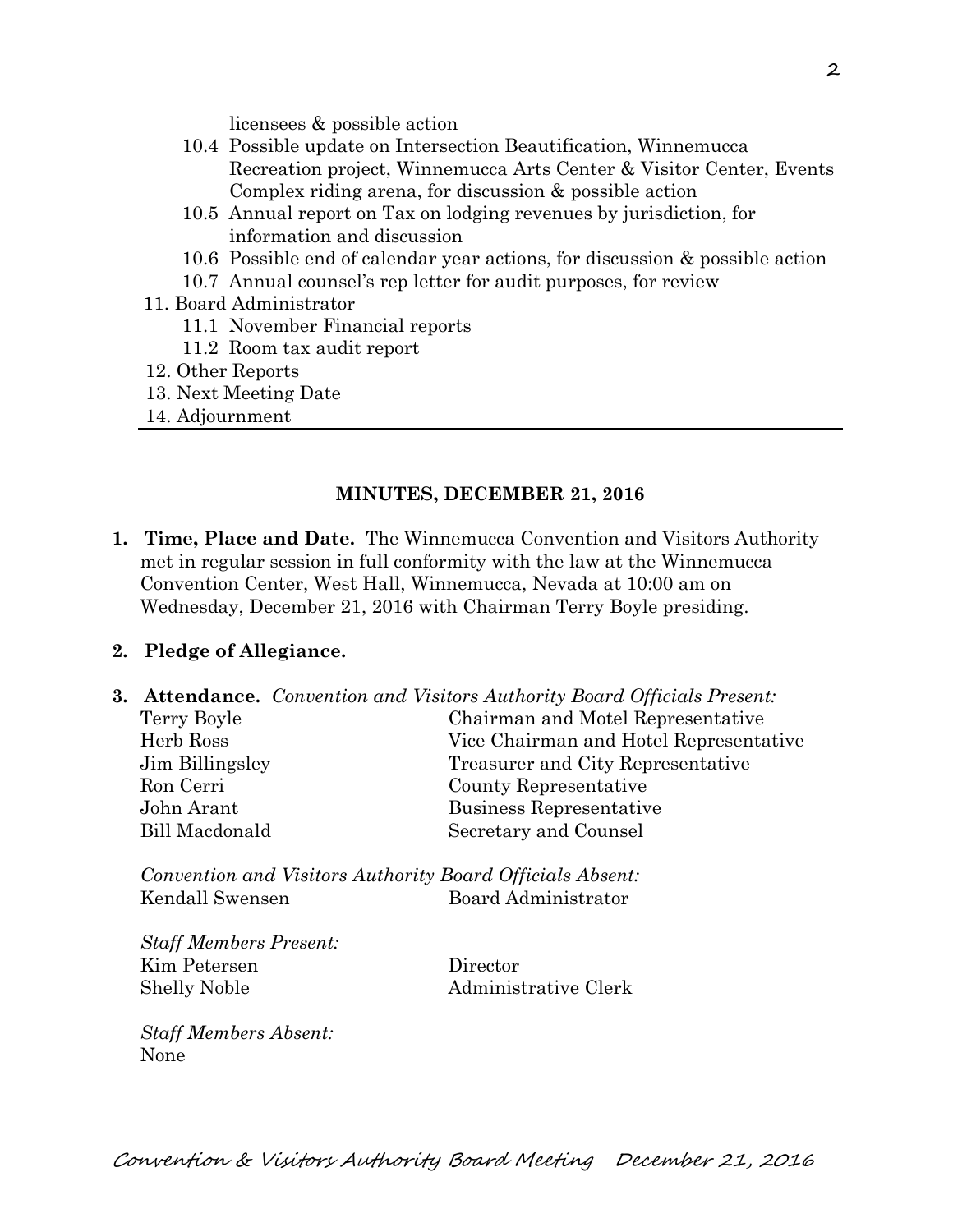*Others Present:*  Joyce Sheen The Humboldt Sun

 Dale Owen Silver State International Rodeo Andree Rose LHS 2017 Drug-Free Grad Committee Trent Weatherwax Nevada Chukar Foundation

#### **4. Meeting Notice Report.**

Chairman Boyle reported that notice, including meeting agenda, was posted by Shelly Noble by 9:00 am Friday, December 16, 2016 at Humboldt County Library, Court House, Post Office, City Hall and Convention Center West Hall. No persons have requested mailed notice during the past six months.

**5. Business Impact Determination.** After review of the December 21, 2016 agenda, and report by Counsel that he saw nothing in the Agenda requiring a business economic impact study or statement, *Ron Cerri made a motion that no proposed agenda item is likely to impose a direct and significant economic burden on a business or directly restrict formation, operation, or expansion of a business. The motion carried, 5-0.* 

#### **6. Minutes.**

Prior meeting minutes of November 16, 2016.

*Jim Billingsley made a motion to accept the minutes of the November 16, 2016 meeting. Motion carried, 4-0.* Ron Cerri abstained because he was not present at that meeting.

**7. Claims.** The following claims were submitted for payment and approved on December 21, 2016:

| <b>BANK ACCOUNT</b> | <b>CHECK NUMBERS</b> | <b>AMOUNT</b> |
|---------------------|----------------------|---------------|
| Nevada State Bank   | 21416-21474          | \$143,083.51  |

#### *Jim Billingsley made a motion to approve all claims as submitted. The motion carried, 5-0.*

#### **8. General Business.**

# **8.1 Andree Rose, LHS 2017 Drug-Free Grad Night Celebration, request for donation, for possible action**

This is annual request made by the parents that produce this very popular event after Lowry graduation each spring. Andree has provided a budget for this event and attended this meeting to answer any questions the board may have. Besides the donation requests that are made each year by this parent committee to various local entities, the Lowry seniors have other fundraisers they are participating in to help cover the cost of this event since there is a possibility that one of the major donations may not be available this year.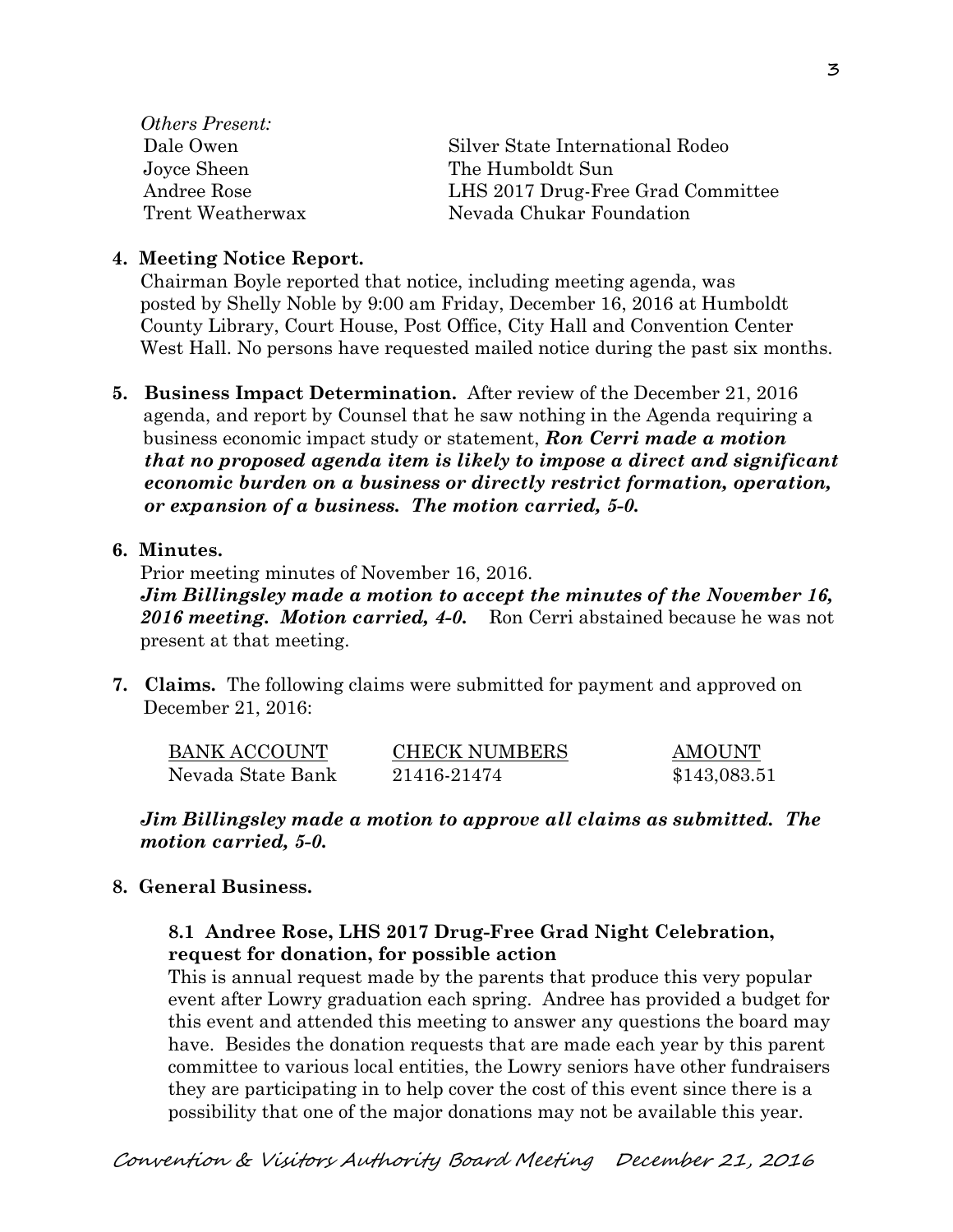Board members are very familiar with this great event and have no problem continuing their financial support this year. *Jim Billingsley made a motion to approve a grant in the amount of \$3,500 for the Lowry Drug-Free Grad Night Celebration, June 8, 2017. Motion carried, 5-0.*

# **8.2 Kevin Gallio, Nevada Chukar Foundation Annual Banquet, January 14, 2017, request for WH facility & fees grant, for possible action**

Trent Weatherwax attended this meeting as the Nevada Chukar Foundation representative and to make this request. They are requesting the West Hall facility fee of \$600 plus all other fees charged by the Convention Center, \$756, for a total grant request of \$1,356 for their annual banquet/fundraiser in January. For the past several years, this board has approved grants for the facility only but has required the event producer to pay for other expenses since there are out-of-pocket charges that the Convention Center must cover plus labor expenses involved in the extensive set-ups that are required. *Jim Billingsley made a motion to approve a \$1,356 grant to the Nevada Chukar Foundation for their Annual Banquet to be held January 14, 2017. Motion carried, 5-0.*

# **8.3 Dale Owen & Kathy Gonzalez, Silver State International Rodeo, event update, for discussion**

Dale is here tonight to speak with the board about their 2016 event and the status of future events. Participation was down again significantly for this event in July. This, along with a dramatic increase in costs (especially stock and prizes) has put the long-term viability of this event in jeopardy. In an attempt to increase participation in 2017, SSIR will be adding junior high-age participants ( $6<sup>th</sup> - 8<sup>th</sup>$  grades). They are also looking at ways to reduce costs and increase sponsorship funding. Another incentive to attract additional participants that they are considering is to replace the horse trailers that are awarded to the high point boy and girl participants (the WCVA sponsorship) with a 2-year truck lease. The board requested that Dale and Kathy keep their members informed of these efforts and let them know if there's anything else that the WCVA can assist with to grow this event and make it successful.

# **8.4 Joe Mackie Hall (East Hall) exterior upgrades & improvements, For discussion & possible action**

Kim presented board members with a memo and packet showing some options for this project that he prepared for today's discussion. Included in this packet was a proposal prepared by YESCO in 2012. At that time, the cost for the East Hall exterior retrofit was over \$120,000. It will, most likely, be even more expensive now and require the formal bid process for the work to be completed. After review of some of the ideas presented, board members expressed their preference for the idea of large letters saying "Winnemucca Convention & Visitors Authority" along the Winnemucca Blvd. side of the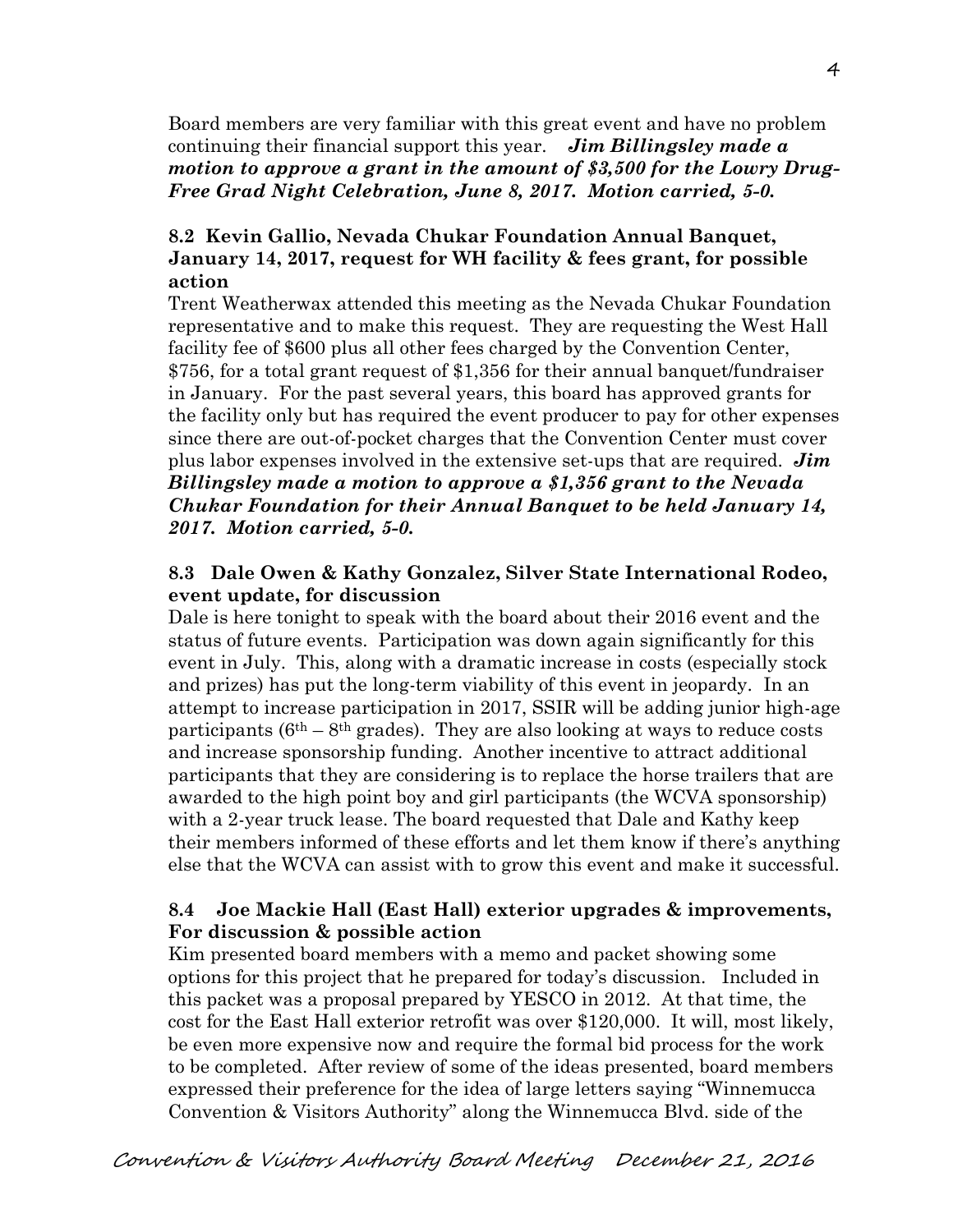building with goose neck lights above and a reader board on each of the two building corners on Winnemucca Blvd. Whatever the end result, the remainder of the old façade needs to be removed before it falls down. It is rotting and rusting and our crew has been trying for quite some time to "band aid" it and keep it from coming down. The board also would like the entire exterior of the building painted, except the side where the mural is. There was some discussion about how to make this building more attractive or appealing by adding some doors or windows so that it feels inviting and more like it is a part of the downtown. Due to the type of construction of the building however, with rebar throughout, this would be very difficult to accomplish and very expensive. Kim will move forward with getting more information and determine how best to proceed.

# **8.5 WEC covered arena update, discussion re: WCVA to take the lead in the facility replacement, for possible action**

Finally, a check on the insurance claim, in the amount of just over \$600,000, has been received by the county of behalf of the fairgrounds for the damage to the arena earlier this year. The next stop in this process will be to get the old structure down so that it can be replaced with a new, better, and larger structure. Kim estimates that it will cost approximately \$100,000 to remove the structure and its footings. He would like Michael Clay to be the "clerk of the works" on this so we can move forward. Mr. Cerri asked about offering it for sale to qualified persons who would take it down so we wouldn't have to pay someone to remove it. Kim will look into this. Kim would also like to ask that the WCVA take the lead in this project so that it could move along at a faster pace than if the County were to be in charge. If board members are amenable to this, he will speak with Administrator Mendiola and Kent Maher about how to proceed. Kim does not expect the arena to be completed in time for Ranch Hand Rodeo in March, but does hope it will be available for use in the summer months since we have several events that utilize it. Board members all agreed to having WCVA take the lead on this and asked Kim to keep working on getting things started.

# **8.6 Accommodations tax 9-month refund requests, for possible action, Ortivez (\$596.40), Corn (\$903), Karpyak (\$388.80), Raya (\$363.95), Stewart (\$360)**

*Jim Billingsley made a motion to approve the accommodation tax 9-month refunds for John Ortivez (\$596.40), Robert Corn (\$903), Joseph Karpyak (\$388.80), Felix Raya (\$363.95) and Jack Stewart (\$360). Motion carried, 5-0.*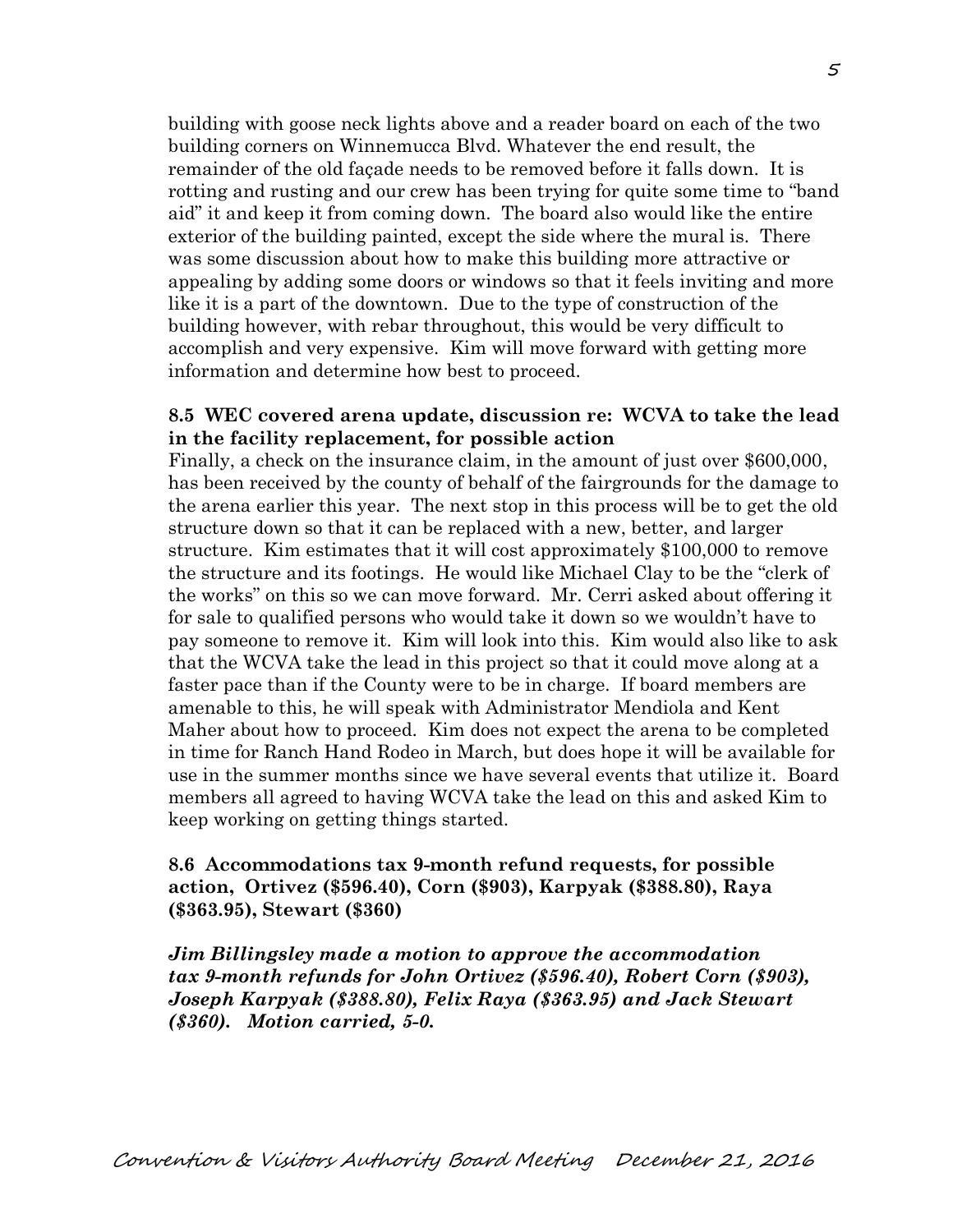#### **9. Director's Report.**

#### **9.1 Financial reports on WCVA events**

The bank reconciliations for the Ranch Hand Rodeo and Tri-County Fair were included in the board packets for review.

# **9.2 Z 7 Development, proposal for additional drain in Mackie/East Hall parking structure, for possible action**

The repairs completed by Z 7 earlier this year, at the direction of the engineers at Tectonics Design Group, all seem to be working well. However, there is still one area near the driveway on Bridge Street that collects water and could be a hazard as we move into the colder months. To alleviate this problem, Z 7 has submitted a proposal to install an additional drain in the structure at a cost of \$14,710. Board members were not real excited about spending more money on this project since they were under the impression that repairs already made would take care of the problem of standing water on this structure. They would like Kim to contact the engineer that provided direction for these repairs and find out why this area continues to collect water. At this time, Kim and the maintenance staff will work to keep this area clear as we monitor the amount of water that collects and plan on how to proceed. This item may be placed on a future agenda so that action can be taken.

# **9.3 Prospective Horseshoe Pitching Tournament, August 19 & 20, 2017, request for Cooperative Funding and approval to submit a bid to host the event, for possible action**

Board members received a copy of the memo Kim prepared which provides some information about horseshoe tournaments and their requirements. He has prepared a letter to accompany the proposal he is making to The Horseshoe Tour. Along with the proposal, Kim will include area information for this committee to review. Kim is proposing to host the tournament for three years. This tournament attracts between 80-100 participants, plus their spouses. There is a possibility of hosting other, larger, tournaments if this goes well. The only obstacle he sees at this time is our distance from the Reno airport, but he is working on possible solutions to this concern. As part of his proposal, Kim would like to offer The Horseshoe Tour a funding grant in the amount of \$7,500. There would also be initial costs to the WCVA of approximately \$3,000 for twelve portable courts that would need to be constructed. These courts would then be available for other horseshoe pitching events. *Jim Billingsley made a motion approving \$7,500 in grant funding for three years, plus \$3,000 for construction of portable horseshoe courts, and authorize Kim to submit his proposal to The Horseshoe Tour for the years 2017, 2018 and 2019. Motion carried, 5-0.*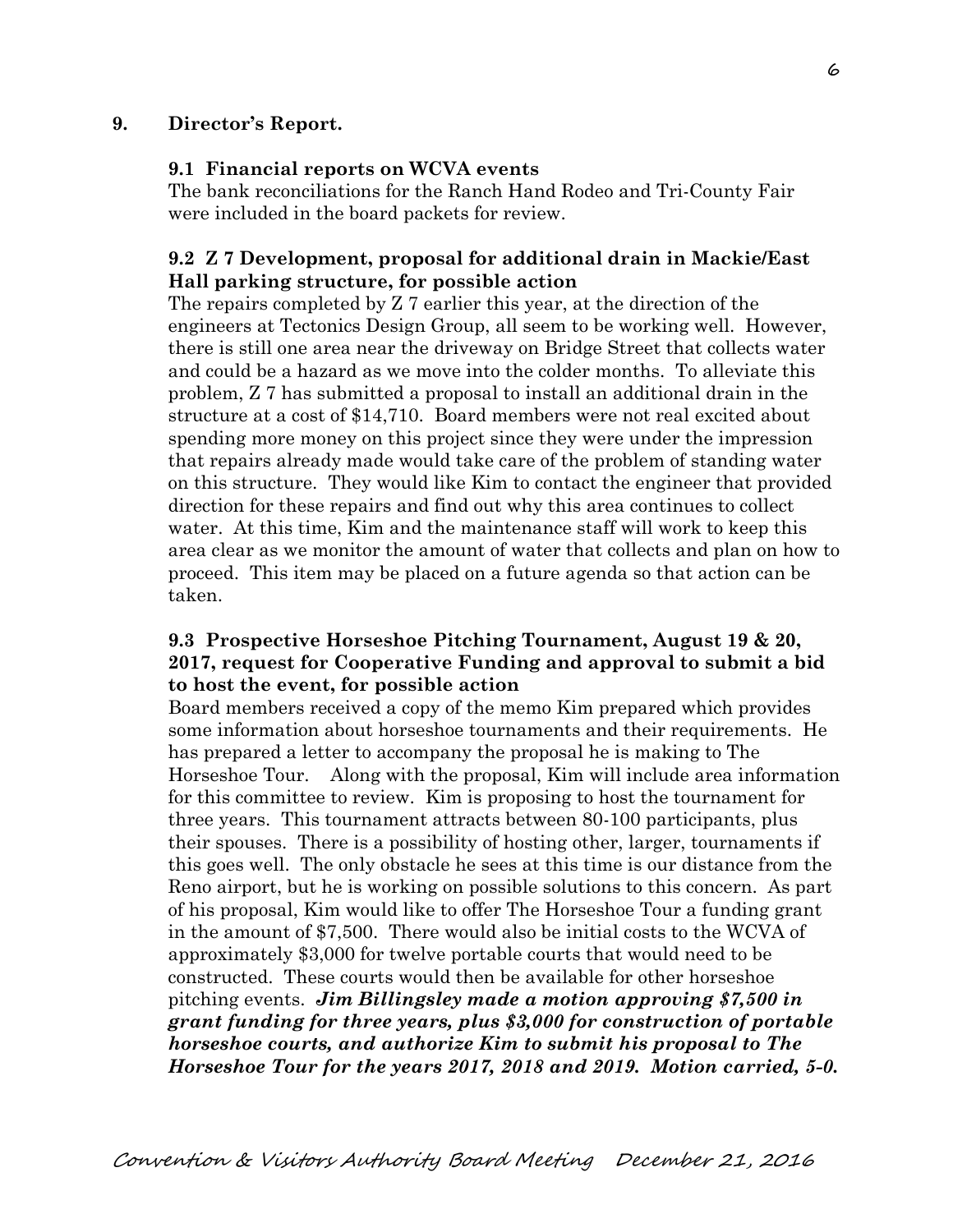#### **10. Secretary and Counsel, Monthly report.**

**10.1 Review monthly report, for discussion**  Bill reviewed his report.

**10.2 Chamber of Commerce report, for discussion**  This was included in Bill's report.

**10.3 Update on delinquencies, possible request for authorization of disclosure of confidential information of one or more licensees & possible action** 

No report.

**10.4 Possible update on Intersection Beautification, Winnemucca Recreation project, Winnemucca Arts Center & Visitor Center, Events Complex riding arena, for discussion & possible action**  No report.

**10.5 Annual report on Tax on lodging revenues by jurisdiction, for information and discussion**  No report.

**10.6 Possible end of calendar year actions, for discussion & possible action**  No report.

**10.7 Annual counsel's rep letter for audit purposes, for review**  No report.

#### **11. Board Administrator.**

**11.1 November Financial Reports, for discussion**  No report.

**11.2 Room tax audit report**  No report.

#### **12. Other Business.**

#### **12.1 Archery event**

Kim continues to work with Kent and the Shooting Park to try to bring an indoor archery competition to town, which would be held in the Event Center this spring. The Elko club has volunteered to help out and provide targets. He will report back when he has more information.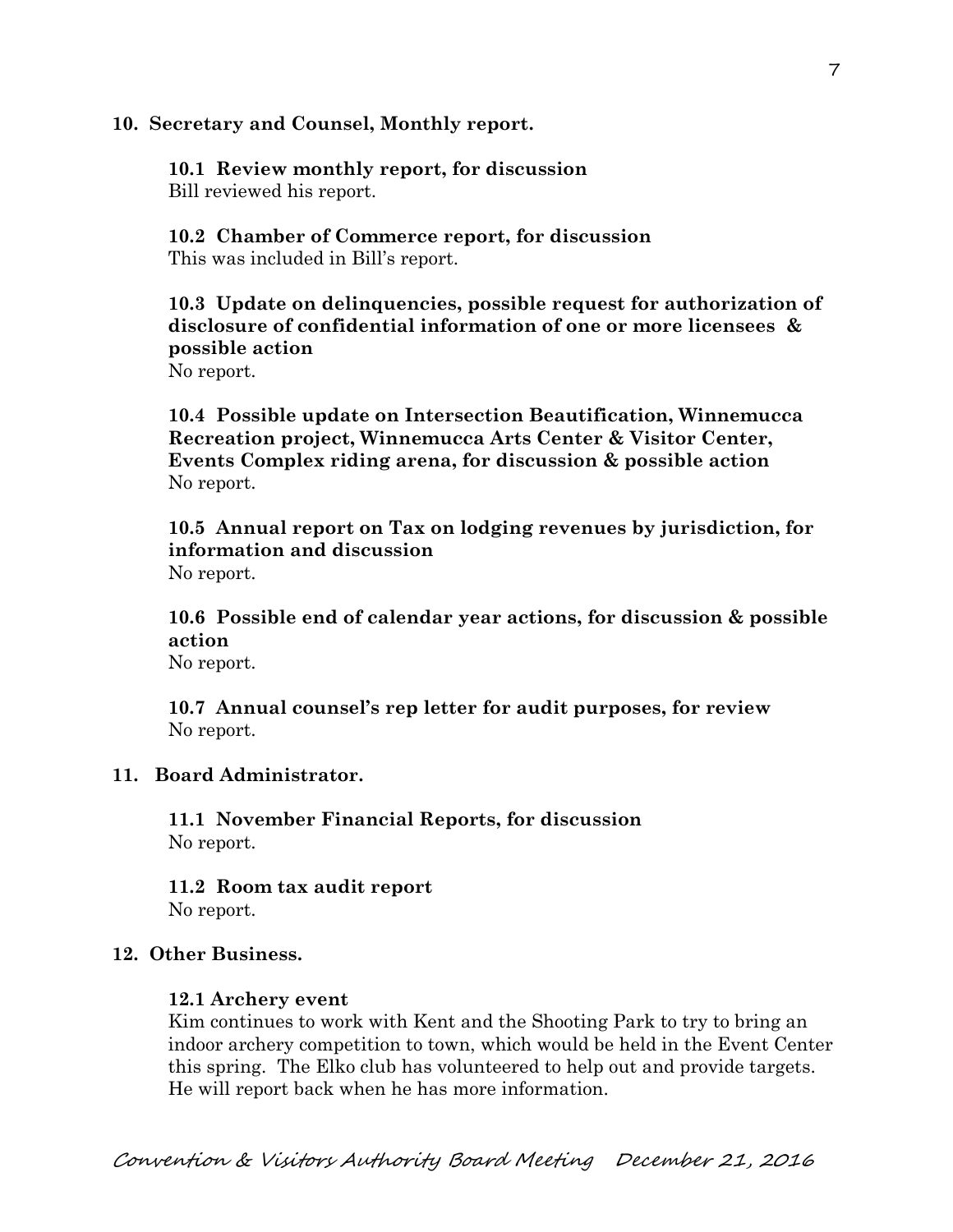#### **12.2 Trade shows**

Kim reported that WCVA staff will attend trade shows in Boise, Idaho and Reno this spring to promote this area and our events.

# **12.3 Ranch Hand Rodeo**

Staff is gearing up for the 2017 Ranch Hand Rodeo. This continues to be one of our strongest annual events and next year's should continue this trend.

# **13. Regular Business. Next Meeting. The Board confirmed the next regular meeting date of Wednesday, January 18, 2017, 4:00 pm.**

# **14. Adjourn.** *Terry Boyle made a motion to adjourn this meeting. Motion carried, 5-0.*

The meeting was adjourned at 11:40 am to the next regular meeting, or to the earlier call of the Chairman or to the call of any three (3) members of the Board on three (3) working days notice.

Respectfully submitted,

Shelly Noble

APPROVED ON  $.2017$ 

As written

| As corrected |  |
|--------------|--|
|              |  |

Winnemucca Convention & Visitors Authority Board